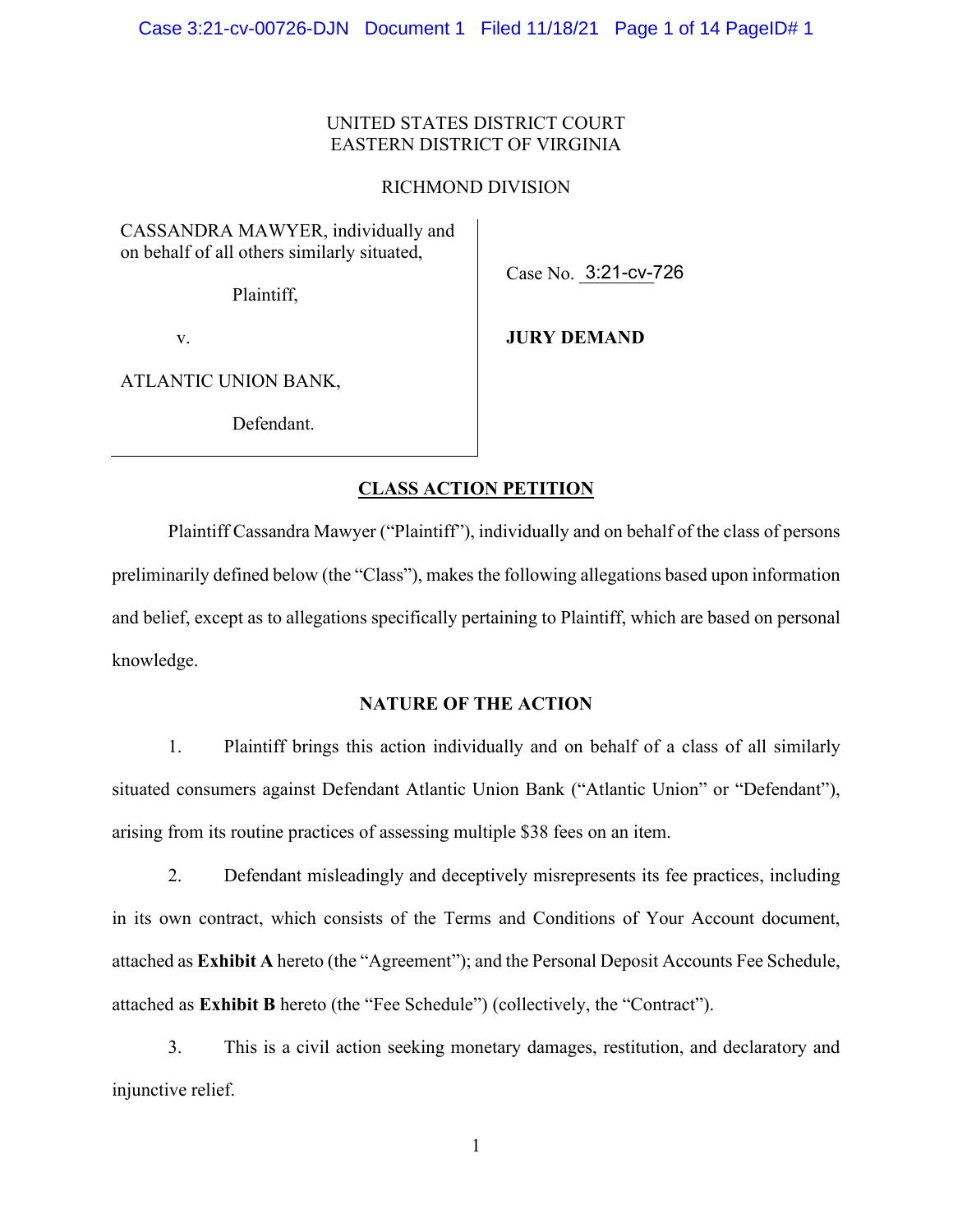### Case 3:21-cv-00726-DJN Document 1 Filed 11/18/21 Page 2 of 14 PageID# 2

4. As described herein, Defendant's practices violate Virginia common law, as well as the Defendant's own form contracts.

5. Defendant's improper scheme to extract funds from account holders has victimized Plaintiff and hundreds of other similarly situated consumers. Unless enjoined, Defendant will continue to engage in these schemes and will continue to cause substantial injury to its consumers.

### **PARTIES**

6. Plaintiff Cassandra A. Mawyer is a natural person and a citizen and resident of Staunton, Augusta County, Virginia. Plaintiff has had a checking account with Defendant at all times material hereto.

7. Defendant Atlantic Union is a bank with nearly \$20 billion in assets. Atlantic Union is one of the largest banks based in Virginia. Atlantic Union is headquartered in Richmond, Virginia and maintains branch locations across Virginia, Maryland and North Carolina.

#### **JURISDICTION AND VENUE**

8. This Court has jurisdiction under the Class Action Fairness Act of 2005, 28 U.S.C.  $\S$ § 1332(d)(2) & (6), because the aggregate sum of the claims of the members of the putative Class exceeds \$5 million, exclusive of interest and costs, because Plaintiff brings this action on behalf of a proposed Class that is comprised of over one hundred members, and because at least one of the members of the proposed Class is a citizen of a different state than Atlantic Union.

9. Venue is proper in this Court pursuant to 28 U.S.C. § 1391(b)(1) because Atlantic Union resides in this District. Venue is further proper pursuant to 28 U.S.C. § 1391(b)(2) because Atlantic Union maintains its headquarters in this District and so a substantial part of the events or omissions giving rise to Plaintiff's claim occurred and continue to occur in this District.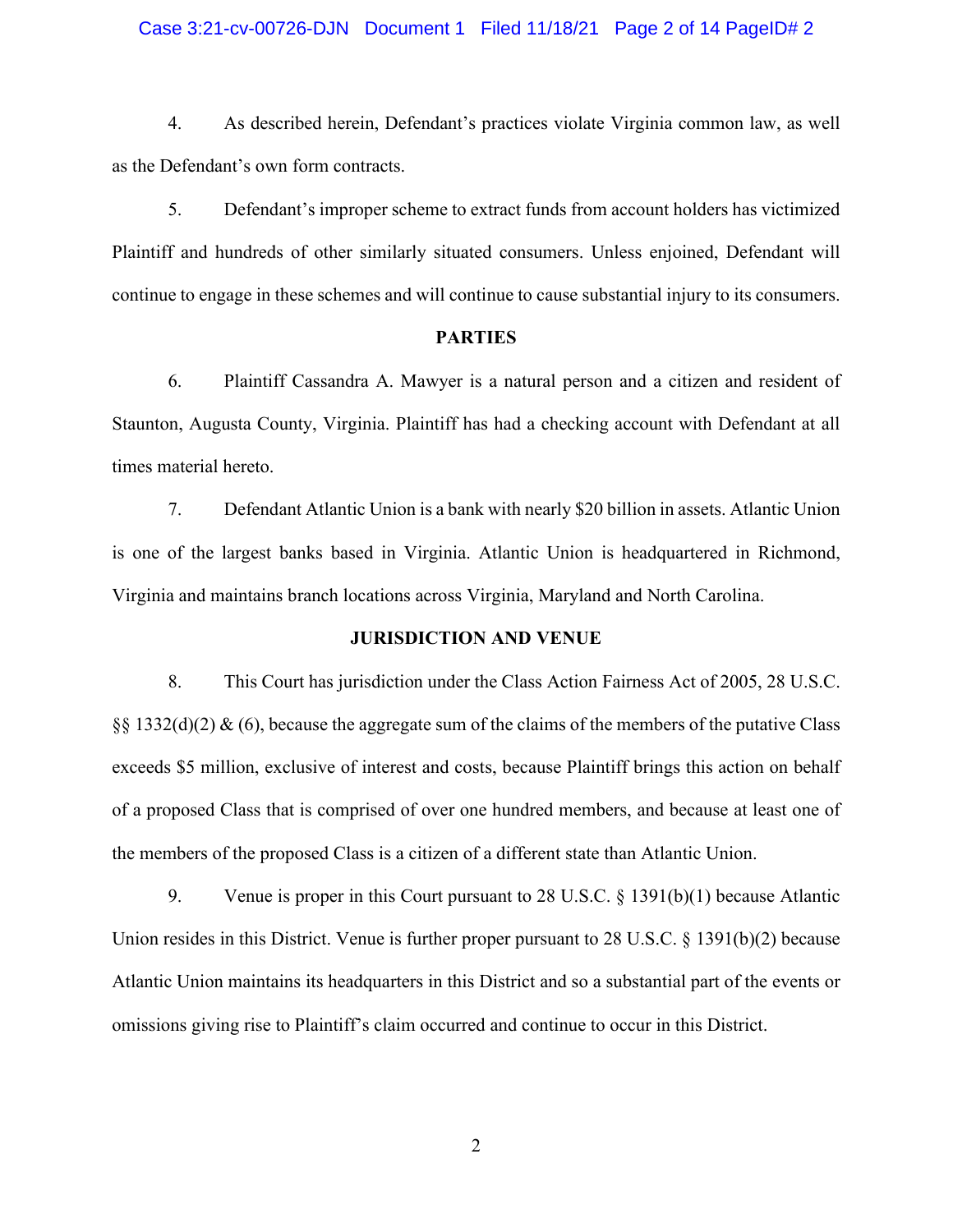### **BACKGROUND FACTS**

# **I. PLAINTIFF NEVER AGREED TO BE ASSESSED MULTIPLE FEES ON AN ITEM.**

### **A. Defendant Improperly Charges Two Or More Fees on an Item**

10. Overdraft fees and non-sufficient funds fees ("NSF fees") are among the primary fee generators for banks. According to a banking industry market research company, Moebs Services, in 2018 alone, banks generated an estimated \$29.5 billion from overdraft fees. *Overdraft Revenue Inches Up in 2018*, Moebs (Mar. 27, 2019), [https://bit.ly/3cbHNKV.](https://bit.ly/3cbHNKV)

11. Unfortunately, the customers who are assessed these fees are the most vulnerable customers. Younger, lower-income, and non-white account holders are among those who were more likely to be assessed overdraft fees. *Overdrawn: Persistent Confusion and Concern About Bank Overdraft Practices*, Pew Charitable Trusts 6 (June 2014), [https://bit.ly/3ksKD0I.](https://bit.ly/3ksKD0I)

12. Defendant unlawfully maximizes its already profitable fees through its deceptive and contractually-prohibited practice of charging multiple NSF fees, or an NSF fee followed by an overdraft fee, on an item.

13. Unbeknownst to consumers, each time Defendant reprocesses an electronic payment item, ACH item, or check for payment after it was initially rejected for insufficient funds, Defendant chooses to treat it as a new and unique item that is subject to yet another fee. But Defendant's contract never states that this counterintuitive and deceptive result could be possible and, in fact, promises the opposite.

14. The FDIC has expressed concern with the practice of assessing multiple fees on an item. In 2012, the FDIC determined that one bank's assessment of more than one NSF Fee on the same item was a "deceptive and unfair act." *In the Matter of Higher One, Inc., Consent Order*, Consent Order, FDIC-1 1-700b, FDIC-1 1-704k, 2012 WL 7186313.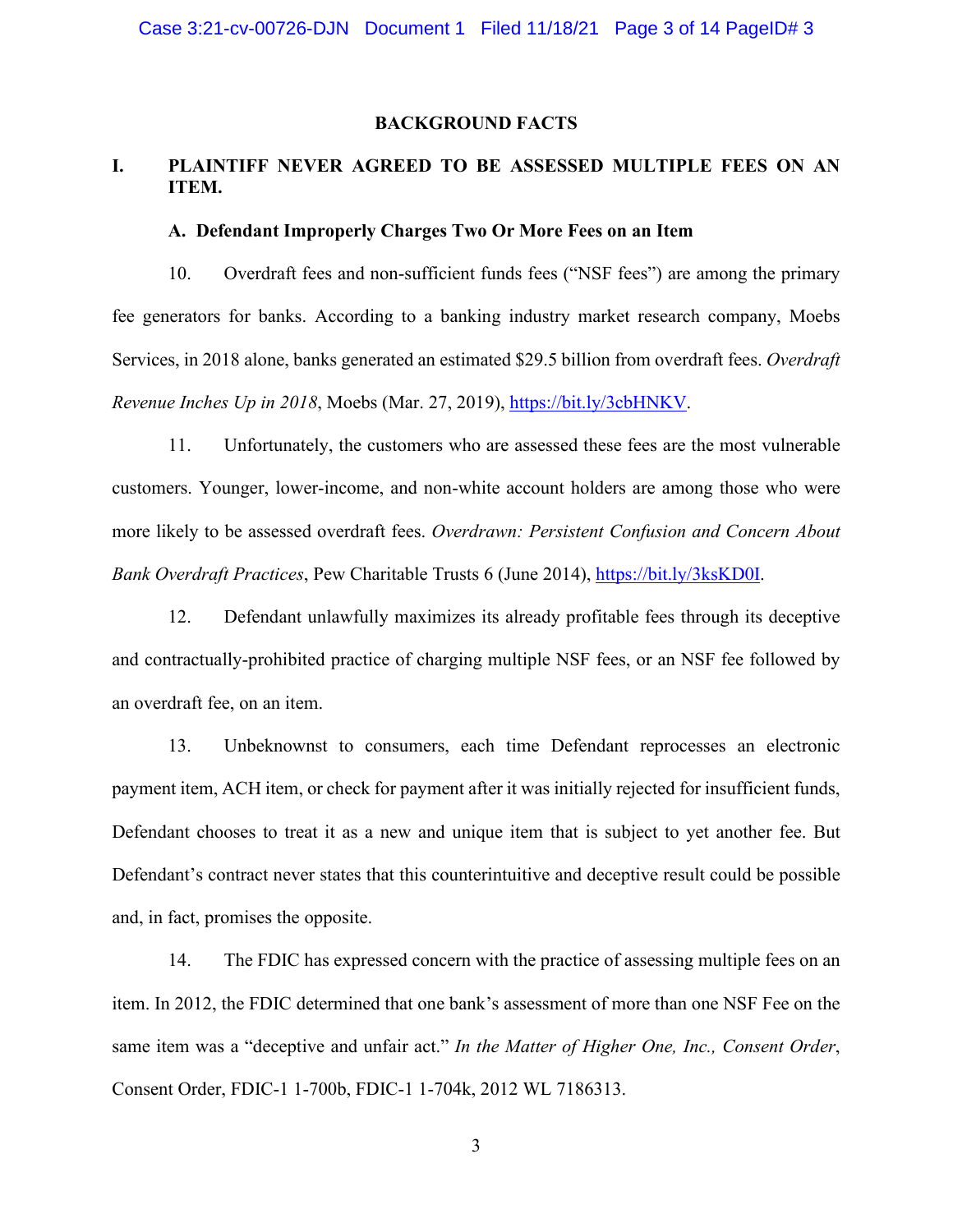### Case 3:21-cv-00726-DJN Document 1 Filed 11/18/21 Page 4 of 14 PageID# 4

15. This abusive practice is not universal in the financial services industry. Indeed, major banks like Chase—the largest consumer bank in the country—do not undertake the practice of charging more than one fee on the same item when it is reprocessed. Instead, Chase charges one NSF fee even if an item is reprocessed for payment multiple times.

16. The Contract allows Defendant to take certain steps when paying a check, electronic payment item, or ACH item when the accountholder does not have sufficient funds to cover it. Specifically, Defendant may (a) pay the item and charge a \$38 overdraft fee; or (b) reject the item and charge a \$38 NSF fee.

17. In contrast to the Contract, however, Defendant regularly assesses two or more \$38 fees on an item.

### **B. The Imposition of Multiple Fees on an Item Violates Defendant's Express Promises and Representations**

### 18. The Agreement states:

If an item is presented without sufficient funds in your account to pay it, we may, at our discretion, pay the item (creating an overdraft) or return the item (resulting in a NSF). Overdraft, NSF, and other fees are disclosed in the Personal Deposit and Business Deposit Fee Schedules.

### Ex. A at 7.

19. The Fee Schedule promises that fees will be assessed "per item":

<sup>2</sup> Atlantic Union Bank limits the total number of combined Overdraft and Non-Sufficient Funds fees to 6 per business day

## Ex. B at  $3$ .

20. These promises reasonably mean that an item will be assessed, at most, a single overdraft fee if it is paid into overdraft or a single NSF Fee if the item is returned unpaid.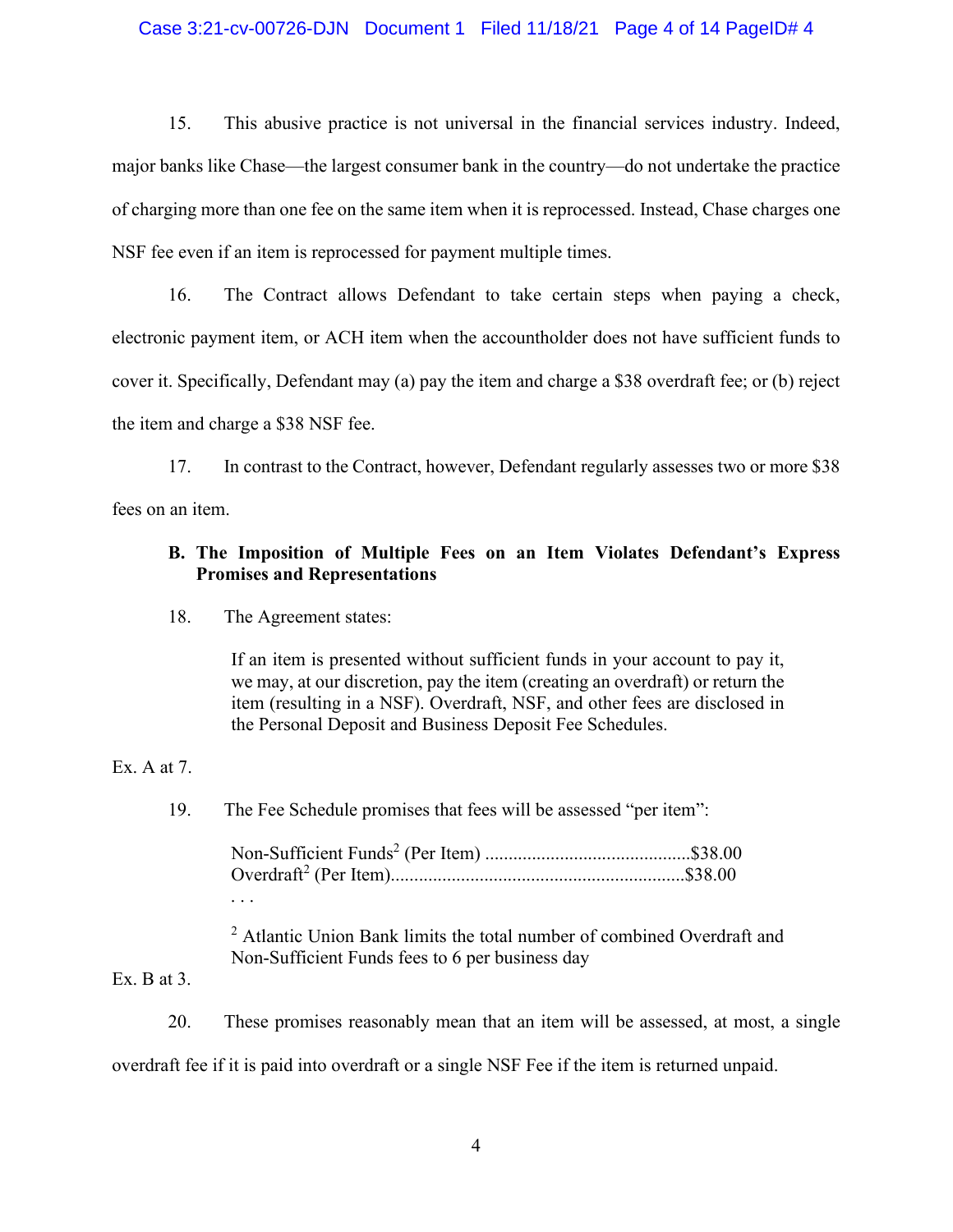### Case 3:21-cv-00726-DJN Document 1 Filed 11/18/21 Page 5 of 14 PageID# 5

21. In breach of these promises, however, Defendant assesses multiple NSF fees per item or an NSF fee *and* an overdraft fee on an item.

22. The same "item" on an account cannot conceivably become a new one each time it is rejected for payment then reprocessed, especially when—as here—Plaintiff took no action to resubmit it.

23. There is zero indication anywhere in the Contract that the same "item" is eligible to incur multiple fees.

24. Even if Defendant reprocesses an instruction for payment, it is still the same "item." Its reprocessing is simply another attempt to effectuate an account holder's original order or instruction.

25. Defendant and its customers never agreed that Defendant may assess multiple fees for a single check, electronic payment item, or ACH item that was returned for insufficient funds and later reprocessed one or more times and returned again.

26. In sum, Defendant promised that one fee would be assessed per "item," and this term must mean all iterations of the same instruction for payment. As such, Defendant breached the Contract when it charged more than one fee per item.

27. Reasonable consumers understand any given authorization for payment to be one, singular "item," as that term is used in the Contract.

28. Taken together, the representations identified above convey to customers that all submissions for payment of the same item will be treated as the same "item," which Defendant will either authorize (resulting in an overdraft item) or reject (resulting in a returned item) when it decides there are insufficient funds in the account. Nowhere do Defendant and its customers agree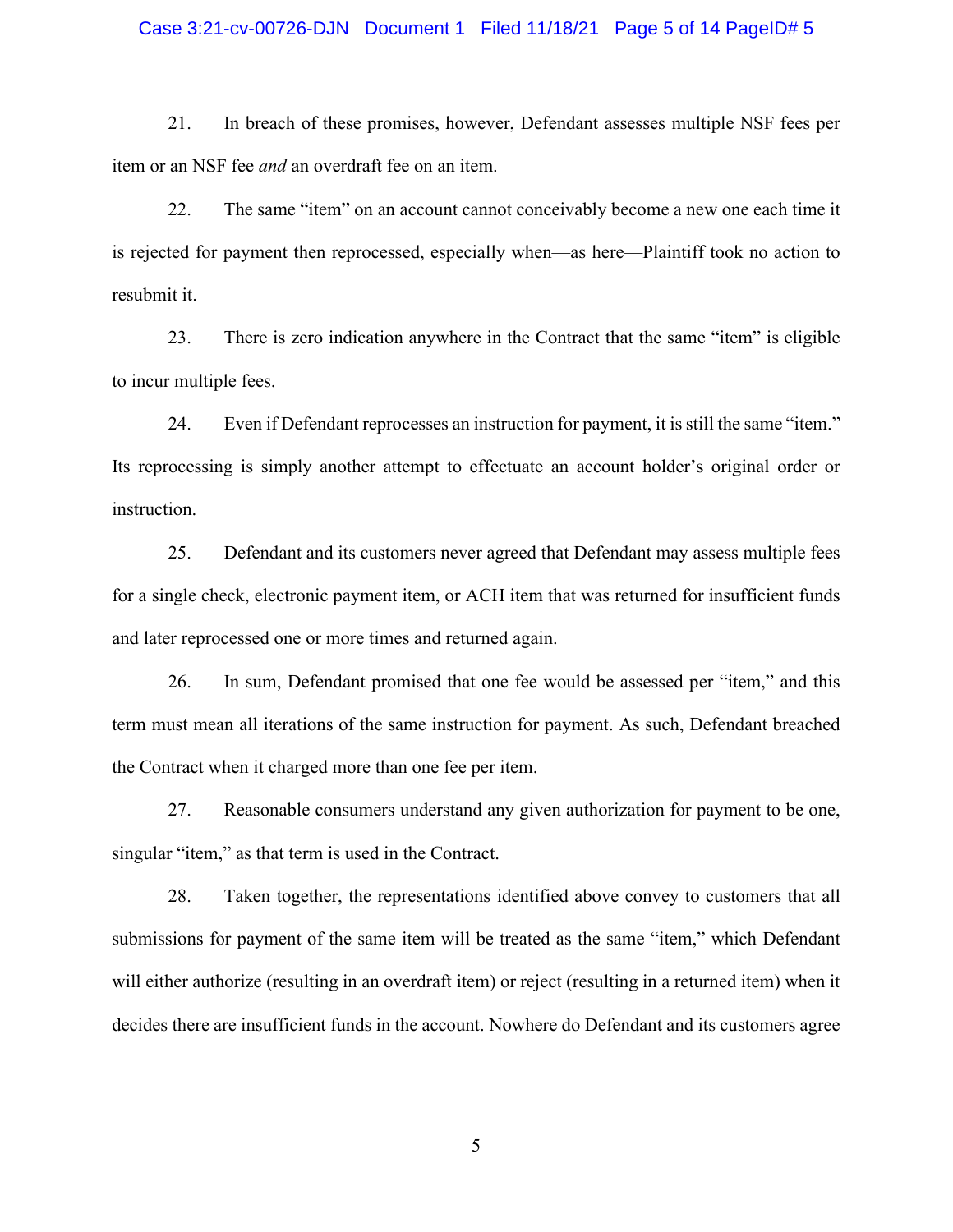### Case 3:21-cv-00726-DJN Document 1 Filed 11/18/21 Page 6 of 14 PageID# 6

that Defendant will treat each reprocessing of a check, electronic payment item, or ACH item as a separate item, subject to additional fees.

29. Customers reasonably understand, based on the language of the Contract, that Defendant's reprocessing of checks, electronic payment items, and ACH items are simply additional attempts to complete the original order or instruction for payment, and as such, will not trigger fees. In other words, it is always the same item.

30. Banks and credit unions like Defendant that employ this abusive practice require their accountholders to expressly agree to it.

31. First Citizens Bank, a major institution in the Carolinas, engages in the same practice as Defendant, but expressly states:

Because we may charge a service fee for an NSF item each time it is presented, **we may charge you more than one service fee for any given item**. All fees are charged during evening posting. When we charge a fee for NSF items, the charge reduces the available balance in your account and may put your account into (or further into) overdraft.

*Deposit Account Agreement*, First Citizen's Bank (Oct. 2020), https://bit.ly/2GJjSqq (emphasis added).

32. Community Bank, NA, discloses its fee practice in its online banking agreement,

in all capital letters, as follows:

We cannot dictate whether or not (or how many times) a merchant will submit a previously presented item. **You may be charged more than one Overdraft or NSF Fee if a merchant submits a single transaction multiple times after it has been rejected or returned.** 

*Overdraft and Unavailable Funds Practices Disclosure*, Community Bank N.A. 5 (Nov. 12, 2019),

https://bit.ly/3uQafe7 (emphasis added).

33. Klein Bank similarly states in its online banking agreement: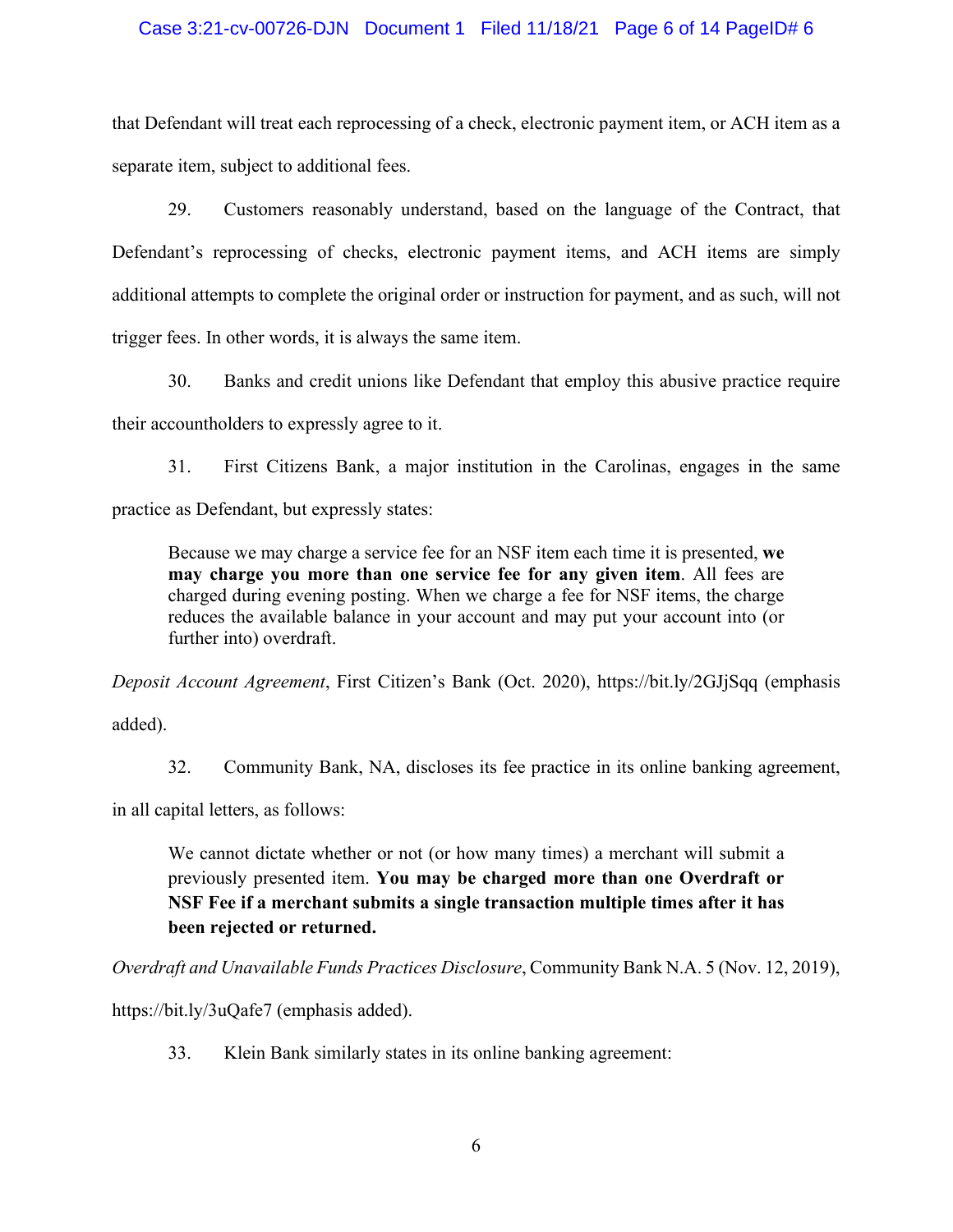[W]e will charge you an NSF/Overdraft Fee each time: (1) an item is submitted to us for payment from your Account when, at the time of posting, your Account is overdrawn or would be overdrawn if we paid the item (whether or not we in fact pay it); or (2) we return, reverse, or decline to pay an item for any other reason authorized by the Terms and Conditions of your account. For these purposes, an item includes a check, an ATM or debit card transaction, an ACH transaction, or other withdrawal, transfer or debit. Your account is overdrawn if your Available Balance is less than zero. **We will charge an NSF/Overdraft Fee as provided in this section regardless of the number of times an item is submitted or resubmitted to us for payment, and regardless of whether we pay the item or return, reverse, or decline to pay the item**.

*Online Access Agreement*, Klein Bank 17 (Jan. 2013), https://bit.ly/2Fevj8W (emphasis added).

34. Plaintiff and Atlantic Union made no such agreement, and the Contract actually

promises the opposite—Atlantic Union may charge, at most, a fee per item.

# **C. Plaintiff's Experience**

35. In support of Plaintiff's claim, Plaintiff offers examples of fees that should not have been assessed against Plaintiff's checking account. As alleged below, Defendant: (a) reprocessed a previously declined item; and (b) charged a fee upon reprocessing.

36. For example, in October 2021 alone, Plaintiff was charged \$1,216.00 in NSF Fees.

While Atlantic Union's statements do not identify the specific transactions that caused the fees, upon information and belief, many of these NSF Fees were charged on items that had previously been returned unpaid and charged an NSF Fee.

37. Upon information and belief, these retry items were reprocessed and returned without Plaintiff's knowledge and without her request to Defendant to reprocess the items.

38. Nevertheless, Defendant charged Plaintiff a \$38 fee each time a retry item was reprocessed and returned again for insufficient funds.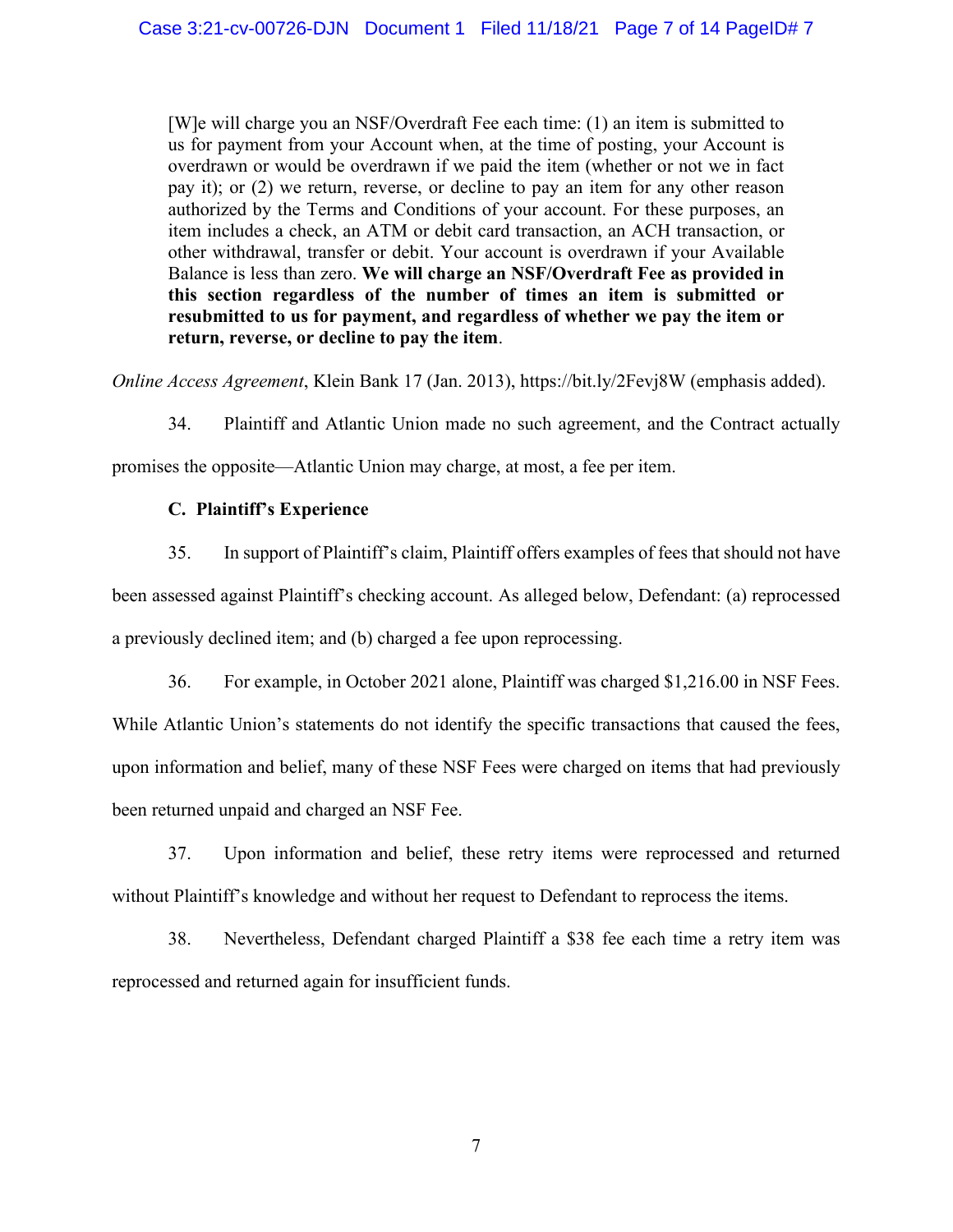### Case 3:21-cv-00726-DJN Document 1 Filed 11/18/21 Page 8 of 14 PageID# 8

39. Plaintiff understood each of her payments to be a single item as is laid out in the Contract, capable of receiving, at most, a single fee if Defendant returned it, or a single fee if Defendant paid it.

40. The improper fees charged by Defendant were also not errors, but rather intentional charges made by Defendant as part of its standard processing of items.

41. Plaintiff therefore had no duty to report the fees as errors.

42. Moreover, any such reporting would have been futile as Defendant had decided to charge the fees in this specific manner to maximize profits at the expense of customers.

# **II. THE IMPOSITION OF THESE FEES BREACHES DEFENDANT'S DUTY OF GOOD FAITH AND FAIR DEALING**

43. Parties to a contract are required not only to adhere to the express conditions in the contract, but also to act in good faith when they are invested with a discretionary power over the other party. This creates an implied promise to act in accordance with the parties' reasonable expectations and means that Defendant is prohibited from exercising its discretion to enrich itself and gouge its customers. Indeed, Defendant has a duty to honor payment requests in a way that is fair to Plaintiff and its other customers and is prohibited from exercising its discretion to pile on ever greater penalties on the depositor. Here—in the adhesion agreements Defendant foisted on Plaintiff and its other customers—Defendant has provided itself numerous discretionary powers affecting customers' accounts. But instead of exercising that discretion in good faith and consistent with consumers' reasonable expectations, Defendant abuses that discretion to take money out of consumers' accounts without their permission and contrary to their reasonable expectations that they will not be charged improper fees on an item.

44. When Defendant charges improper fees, it uses its discretion to interpret its adhesion contract in a way that violates common sense and reasonable consumer expectations.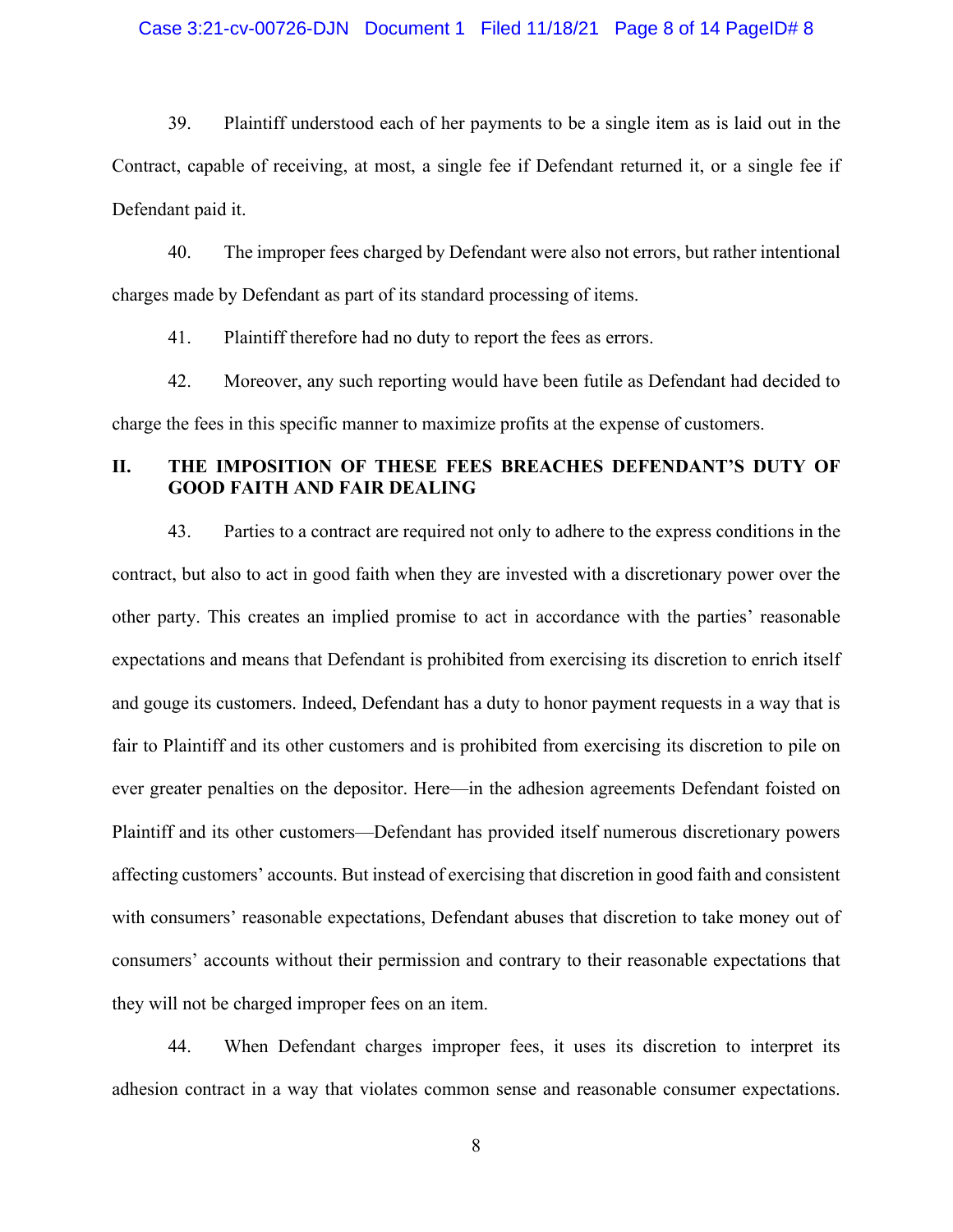### Case 3:21-cv-00726-DJN Document 1 Filed 11/18/21 Page 9 of 14 PageID# 9

Defendant uses its contractual discretion to define that term to choose a meaning that directly causes more fees.

45. In addition, Defendant abuses the power it has over customers and their bank accounts and acts contrary to their reasonable expectations under the Contract. This is a breach of Defendant's duty to engage in fair dealing and to act in good faith.

46. It was bad faith and totally outside of Plaintiff's reasonable expectations for Defendant to use its discretion to assess fee in this manner.

### **CLASS ACTION ALLEGATIONS**

47. Plaintiff brings this action on behalf of herself and the following class of persons pursuant to Federal Rule of Civil Procedure 23:

> All persons who, during the applicable statute of limitations, were assessed multiple fees on an item on an Atlantic Union Bank checking account.

48. Excluded from the Class are Defendant's officers, directors, affiliates, legal representatives, employees, successors, subsidiaries, and assigns. Also excluded from the Class are any judge, justice, or judicial officer presiding over this matter and the members of their immediate families and judicial staff.

49. Plaintiff reserves the right to modify or amend the definition of the proposed Class and/or to add a Subclass(es) if necessary before this Court determines whether certification is appropriate.

50. The members of the proposed Class are so numerous that individual joinder of all members is impracticable. The exact number and identities of the members of the proposed Class are unknown at this time and can be ascertained only through appropriate discovery. Plaintiff estimates the number of members in the Class to be in the thousands.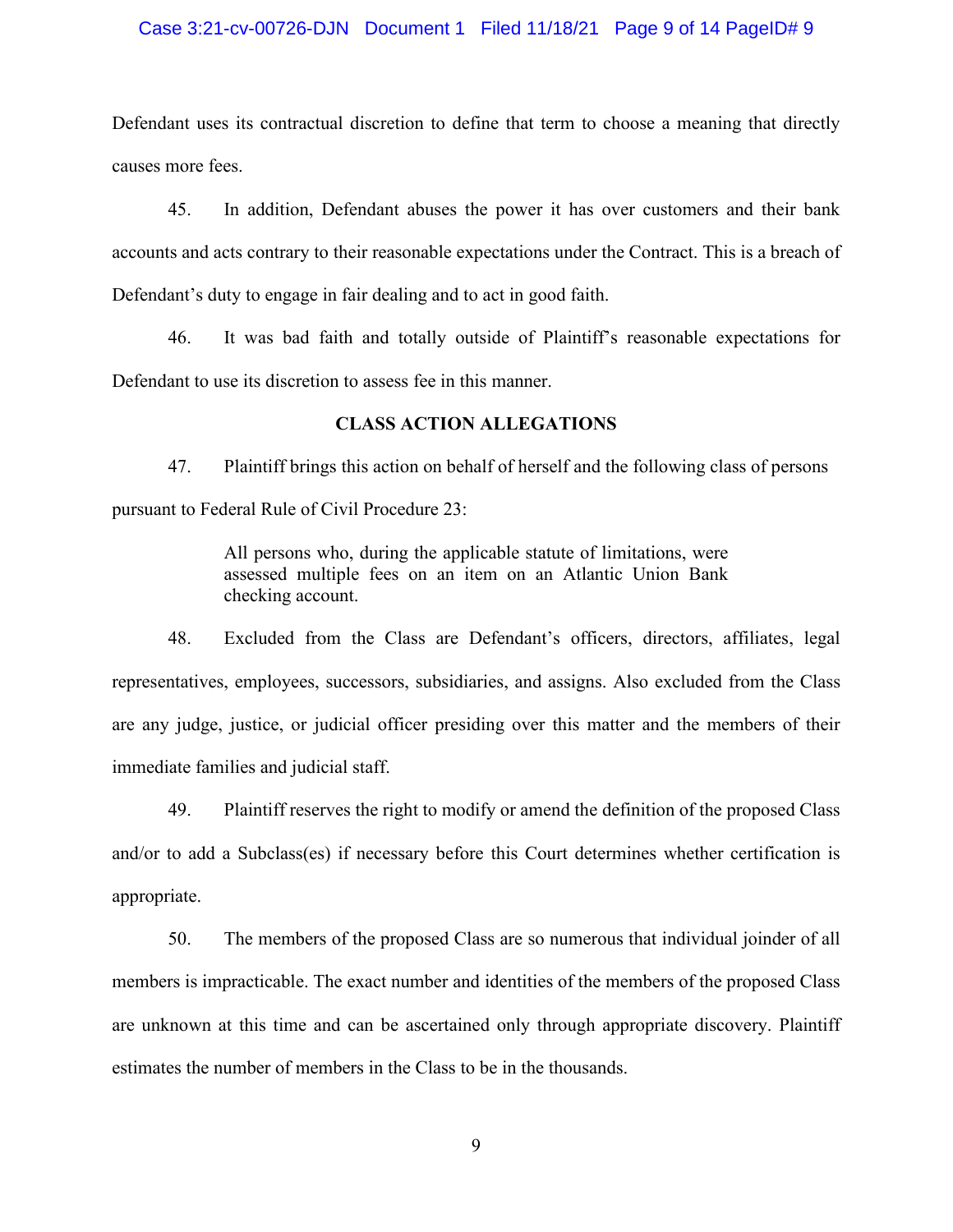#### Case 3:21-cv-00726-DJN Document 1 Filed 11/18/21 Page 10 of 14 PageID# 10

51. There are many questions of law and fact common to Plaintiff and the Class, and those questions substantially predominate over any questions that may affect individual Class members. Common questions of law and fact include:

- a. Whether Defendant charged multiple fees on an item;
- b. Whether this practice breaches the Contract;
- c. Whether Defendant breached the covenant of good faith and fair dealing;
- d. The proper method or methods by which to measure damages; and
- e. The declaratory and injunctive relief to which the Class is entitled.

52. Plaintiff's claims are typical of the claims of the members of the Class. Plaintiff and all members of the Class have been similarly affected by Defendant's actions.

53. Plaintiff will fairly and adequately represent and protect the interests of the Class. There is no hostility of interest between Plaintiff and the unnamed Class members. Plaintiff has retained counsel with substantial experience in prosecuting complex and consumer class action litigation. Plaintiff and her counsel are committed to vigorously prosecuting this action on behalf of the Class and have the financial resources to do so.

54. Plaintiff and the members of the Class suffered, and will continue to suffer, harm as a result of Defendant's unlawful and wrongful conduct. A class action is superior to other available methods for the fair and efficient adjudication of the present controversy. Individual joinder of all members of the Class is impractical. Even if individual Class members had the resources to pursue individual litigation, it would be unduly burdensome to the courts in which the individual litigation would proceed. Individual litigation magnifies the delay and expense to all parties in the court system of resolving the controversies engendered by Defendant's common course of conduct. The class action device allows for unitary adjudication, judicial economy, and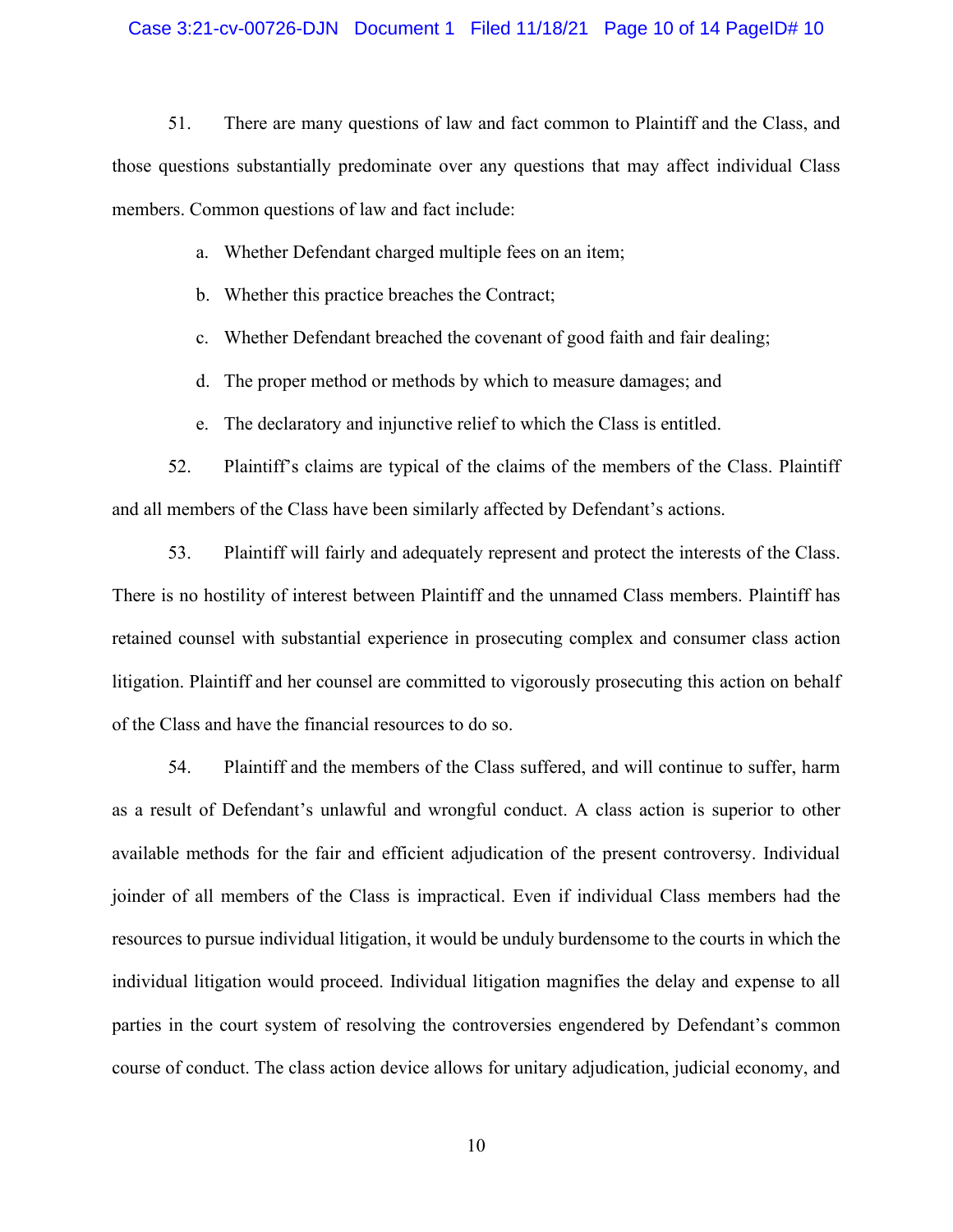#### Case 3:21-cv-00726-DJN Document 1 Filed 11/18/21 Page 11 of 14 PageID# 11

the fair and equitable handling of all class members' claims in a single forum. The conduct of this action as a class action conserves the resources of the parties and of the judicial system and protects the rights of the Class members.

55. Class action treatment is proper, and this action should be maintained as a class action because the risks of separate actions by individual members of the Class would create a risk of: (a) inconsistent or varying adjudications with respect to individual Class members which would establish incompatible standards of conduct for Defendant as the party opposing the Class; and/or (b) adjudications with respect to individual Class members would, as a practical matter, be dispositive of the interests of other Class members not party to the adjudication or would substantially impair or impede their ability to protect their interests.

56. Defendant, as the party opposing the Class, has acted or refused to act on grounds generally applicable to the Class, thereby making appropriate final injunctive relief or corresponding declaratory relief with respect to each Class as a whole.

## **FIRST CLAIM FOR RELIEF Breach of Contract, Including Breach of the Covenant of Good Faith and Fair Dealing (On Behalf of Plaintiff and the Class)**

57. Plaintiff incorporates by reference the preceding paragraphs.

58. Plaintiff and Defendant have contracted for banking services, as embodied in Defendant's account documents.

59. All contracts entered by Plaintiff and the Class are identical or substantively identical because Defendant's form contracts were used uniformly.

60. Defendant has breached the express terms of its own agreements as described herein.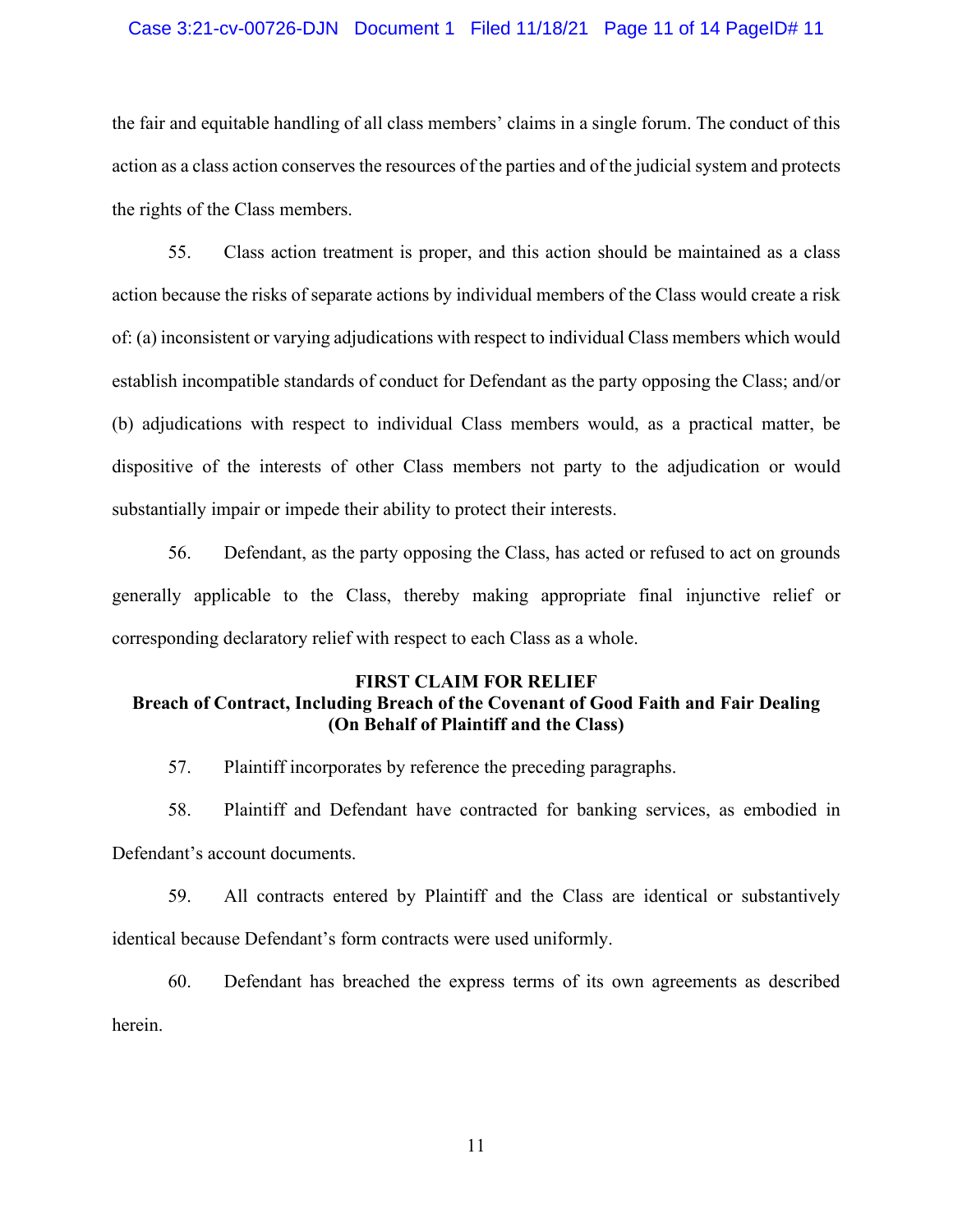#### Case 3:21-cv-00726-DJN Document 1 Filed 11/18/21 Page 12 of 14 PageID# 12

61. Under Virginia law, good faith is an element of every contract between banks and/or credit unions and their customers because banks and credit unions are inherently in a superior position to their checking account holders and, from this superior vantage point, they offer customers contracts of adhesion, often with terms not readily discernible to a layperson.

62. Good faith and fair dealing, in connection with executing contracts and discharging performance and other duties according to their terms, means preserving the spirit—not merely the letter—of the bargain. Put differently, the parties to a contract are mutually obligated to comply with the substance of their contract in addition to its form. Evading the spirit of the bargain and abusing the power to specify terms constitute examples of bad faith in the performance of contracts.

63. Subterfuge and evasion violate the obligation of good faith in performance even when an actor believes their conduct to be justified. Bad faith may be overt or may consist of inaction, and fair dealing may require more than honesty. Examples of bad faith are evasion of the spirit of the bargain and abuse of a power to specify terms.

64. Defendant abused the discretion it granted to itself and acted arbitrarily when it charged multiple fees on an item.

65. In these and other ways, Defendant violated its duty of good faith and fair dealing.

66. Defendant willfully engaged in the foregoing conduct for the purposes of (1) gaining unwarranted contractual and legal advantages; and (2) maximizing fee revenue from Plaintiff and other members of the Class.

67. Plaintiff and members of the Class have performed all, or substantially all, of the obligations imposed on them under the agreements.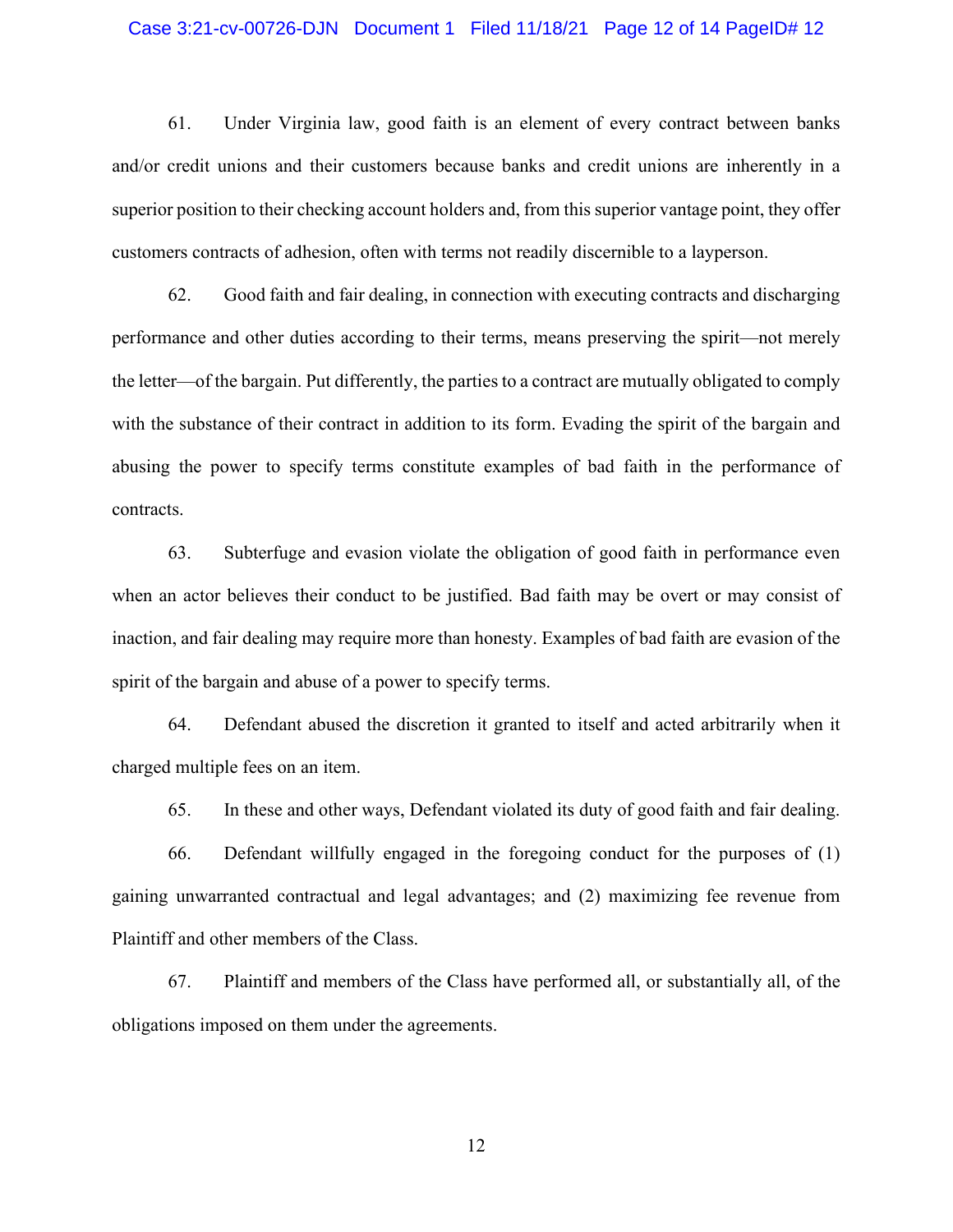68. Plaintiff and members of the Class have sustained damages as a result of Defendant's breaches of the parties' contracts and breaches of contract through violations of the covenant of good faith and fair dealing.

## **REQUEST FOR RELIEF**

WHEREFORE, Plaintiff, individually and on behalf of the Class, respectfully requests that the Court:

- a. Certify this case as a class action, designating Plaintiff as class representative and designating the undersigned as Class Counsel;
- b. Award Plaintiff and the Class actual damages in amount according to proof;
- c. Award Plaintiff and the Class restitution in an amount to be proven at trial;
- d. Award Plaintiff and the Class pre-judgment interest in the amount permitted by law;
- e. Award Plaintiff and the Class attorneys' fees and costs as permitted by law;
- f. Declare Defendant's practices outlined herein to be unlawful to the extent they are inconsistent with the Contract;
- g. Enjoin Defendant from engaging in the practices outlined herein to the extent they are inconsistent with the Contract;
- h. Grant Plaintiff and the Class a trial by jury;
- i. Grant leave to amend these pleadings to conform to evidence produced at trial; and
- j. Grant such other relief as the Court deems just and proper.

# **JURY DEMAND**

Plaintiff, by counsel, demands trial by jury.

Dated: November 18, 2021 By: s/Devon J. Munro

Devon J. Munro (VSB #47833) MUNRO LAW PC P. O. Box 7205 Roanoke, VA 24019 Ph: (877) 652-6770 Fax: (540) 328-9290 [dmunro@trialsva.com](mailto:dmunro@trialsva.com)